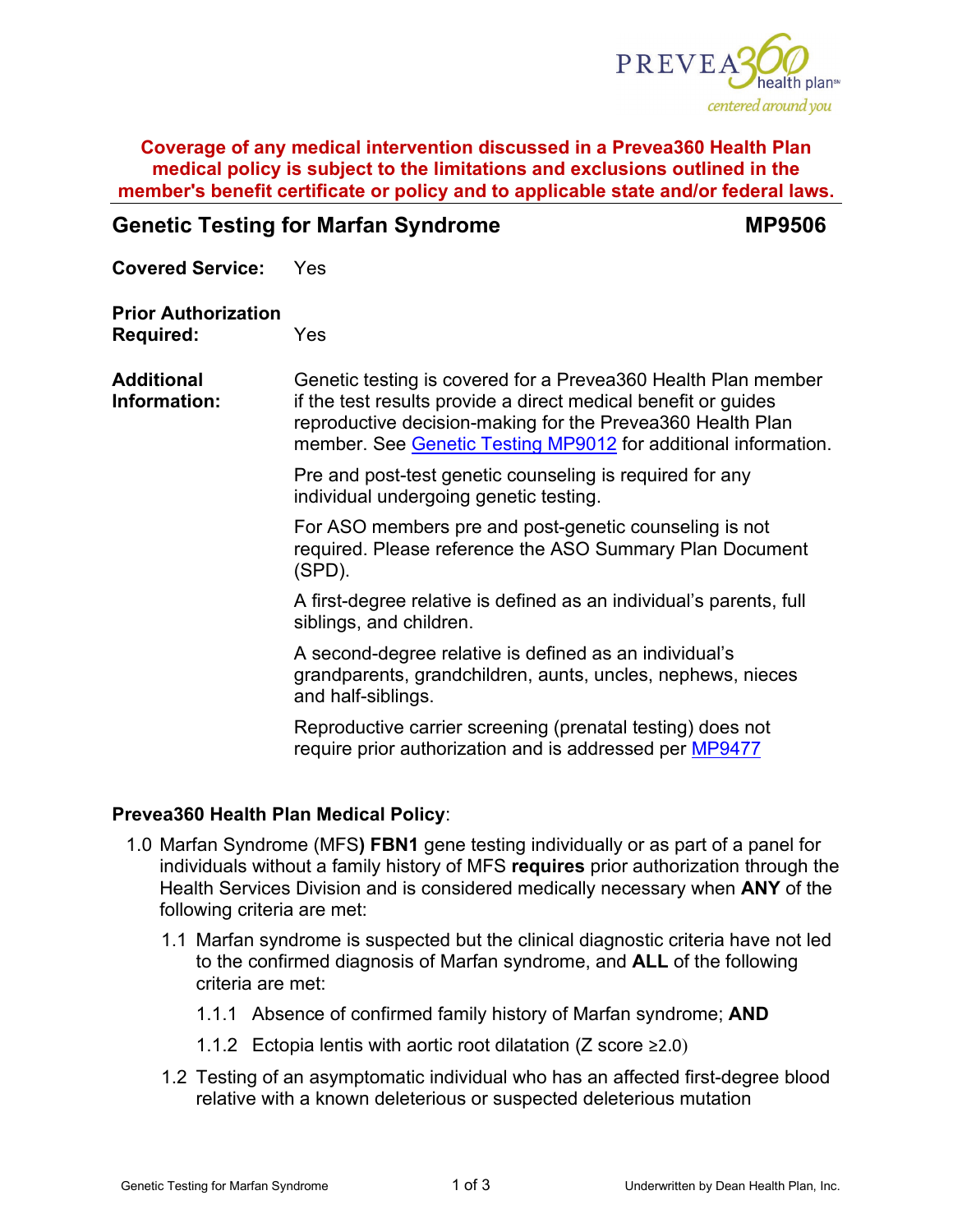

## **Coverage of any medical intervention discussed in a Prevea360 Health Plan medical policy is subject to the limitations and exclusions outlined in the member's benefit certificate or policy and to applicable state and/or federal laws.**

- 2.0 Genetic testing for Marfan syndrome and related connective tissue disorders (e.g. Loeys-Dietz Syndrome) using gene panels is considered medically necessary when the following is met:
	- 2.1 The member has been evaluated by a clinical geneticist or genetic counselor who has documented that the member phenotype and family history is not classic for a single condition, and multiple disorders remain on the differential diagnosis
- 3.0 Genetic testing for Marfan syndrome (MFS) is considered experimental and investigational and therefore not medically necessary for any other indication, including but not limited to:
	- 3.1 The use of FBN1 gene testing in the diagnostic evaluation of Marfan syndrome in members exhibiting only minor features of the condition, according to the Ghent diagnostic criteria.
	- 3.2 The use of TGFBR2 gene testing to facilitate the diagnosis of Marfan syndrome in members testing negative for FBN1 gene variants.
	- 3.3 The use of TGFBR1 gene testing to facilitate the diagnosis of Marfan syndrome in members testing negative for FBN1 and TGFBR2 gene variants.
	- 3.4 The use of Marfan syndrome gene testing in members fulfilling the Ghent diagnostic criteria who will not be using the information for reproductive decision making or facilitating the diagnosis of Marfan syndrome in at-risk relatives.

# **CPT/HCPCS Codes Related to MP9506**

\* The list of codes (and their descriptors, if any) is provided for informational purposes only and may not be all inclusive or current. Listing of a code in this medical policy does not imply that the service described by the code is a covered or non-covered service. Benefit coverage for any service is determined by the member's policy of health coverage with Prevea360 Health Plan. Inclusion of a code above does not imply any right to reimbursement or guarantee claim payment. Other medical policies may also apply.

| <b>CPT Code</b> | <b>Description</b>                    |
|-----------------|---------------------------------------|
| 81401           | Molecular pathology procedure level 2 |
| 81405           | Molecular pathology procedure level 6 |
| 81406           | Molecular pathology procedure level 7 |